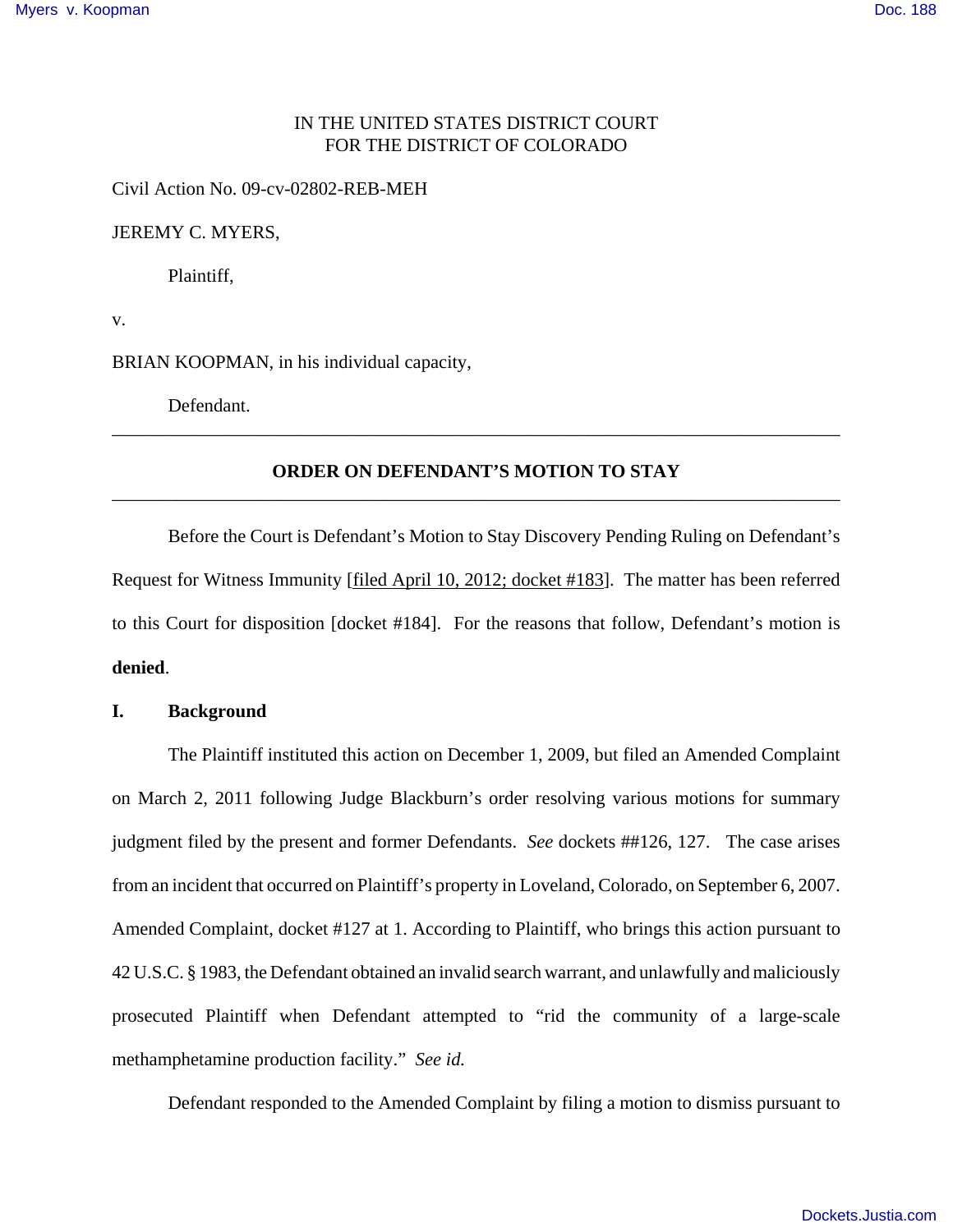Fed. R. Civ. P. 12(b)(6). On June 17, 2011, Judge Blackburn granted in part and denied in part the motion, and dismissed the Defendant City of Loveland from the case. Docket #140. Defendant filed a notice of appeal, and the case was stayed pending resolution of the appeal. *See* docket #164. The Tenth Circuit issued an order on February 14, 2012 affirming Judge Blackburn's decision. Docket #166. Thus, the sole remaining claim against Defendant Koopman is Plaintiff's claim for malicious prosecution. *See* Amended Complaint, docket #127.

Defendant responded to the Amended Complaint by filing an answer and a motion for judgment on the pleadings. Dockets ## 168, 169. Discovery commenced; this Court then set a Status Conference to determine the status of discovery and any necessary scheduling in the case. Docket #172. Subsequently, Defendant filed the present motion to stay discovery pending a ruling on his request for witness immunity made in the pending dispositive motion. Defendant asserts that he has "raised the issue of witness immunity pursuant to *Rehberg* [*v. Paulk*, -- S. Ct. --, 2012 WL 1069091 (Apr. 2, 2012)] in connection with Koopman's testimony at plaintiff's preliminary hearing in the underlying criminal case, which serves *in part* as the basis for plaintiff's sole malicious prosecution claim." Docket #183 at 1-2. He argues that, consequently, the Court should decide the question of witness immunity prior to permitting any further discovery in this case. *Id.* at 2. The Plaintiff does not object to the requested stay. Docket #186.

### **II. Discussion**

The decision to issue a protective order and thereby stay discovery rests within the sound discretion of the trial court. *Wang v. Hsu*, 919 F.2d 130, 130 (10th Cir. 1990). Such protection is warranted, upon a showing of good cause, to "protect a party or person from annoyance, embarrassment, oppression, or undue burden or expense." Fed. R. Civ. P. 26(c). Here, Defendant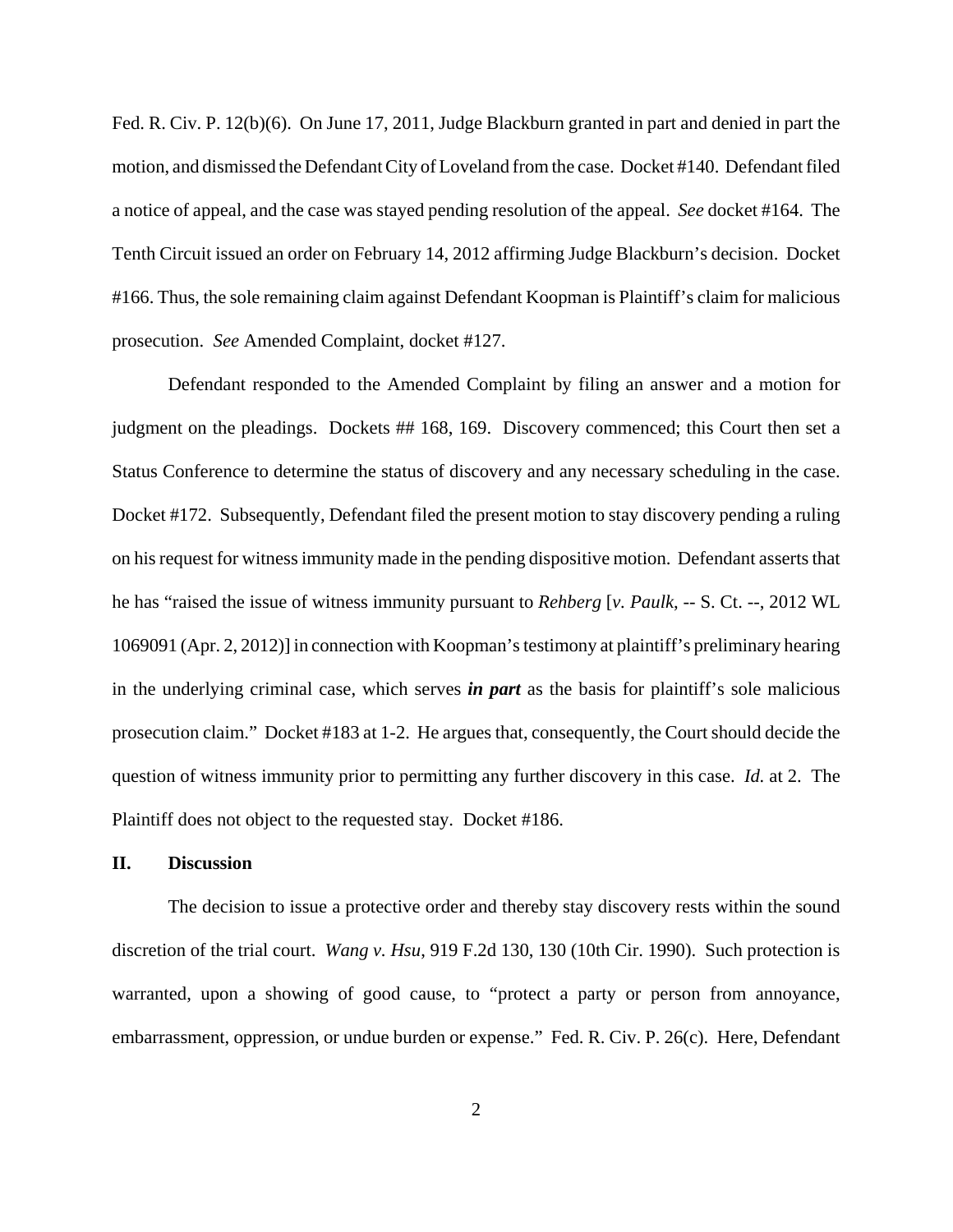seeks protection from the burden of discovery at this stage in the case. A stay of all discovery is generally disfavored in this District. *Chavez v. Young Am. Ins. Co.*, No. 06-2419, 2007 WL 683973, at \*2 (D. Colo. Mar. 2, 2007).

In this matter, staying the case while Defendant's motion for judgment on the pleadings is pending could substantially delay the ultimate resolution of the matter, with adverse consequences such as a decrease in evidentiary quality and witness availability. As stated above, the case was initiated more than two years ago in December 2009 and discovery has been stayed for the majority of the litigation. Apparently, only some discovery has taken place since February 2012. *See* docket #171 at ¶ 2.

A party seeking a protective order under Rule 26(c) cannot sustain the burden of demonstrating good cause merely by relying upon speculation or conclusory statements. *Tolbert-Smith v. Bodman*, 253 F.R.D. 2, 4 (D.D.C. 2008). The movant must show specific facts demonstrating that the challenged discovery will result in a clearly defined and serious injury to the party seeking protection. *Id.*; *see also Exum v. United States Olympic Comm.*, 209 F.R.D. 201, 206 (D. Colo. 2002). In this matter, Defendant articulates no actual reason for a stay, but merely states that "[t]he Court would act well within its discretion to decide the threshold question of witness immunity prior to permitting further discovery." Docket #183 at ¶ 2. Typically, movants for a stay of proceedings assert a "burden" from the requirements of discovery; however, defendants always are burdened when they are sued, whether the case ultimately is dismissed, summary judgment is granted, the case is settled, or a trial occurs. *See Chavez, supra*. Here, there is no evidence of a special burden on the Defendant.

Generally, it is the policy in this district not to stay discovery pending a ruling on dispositive